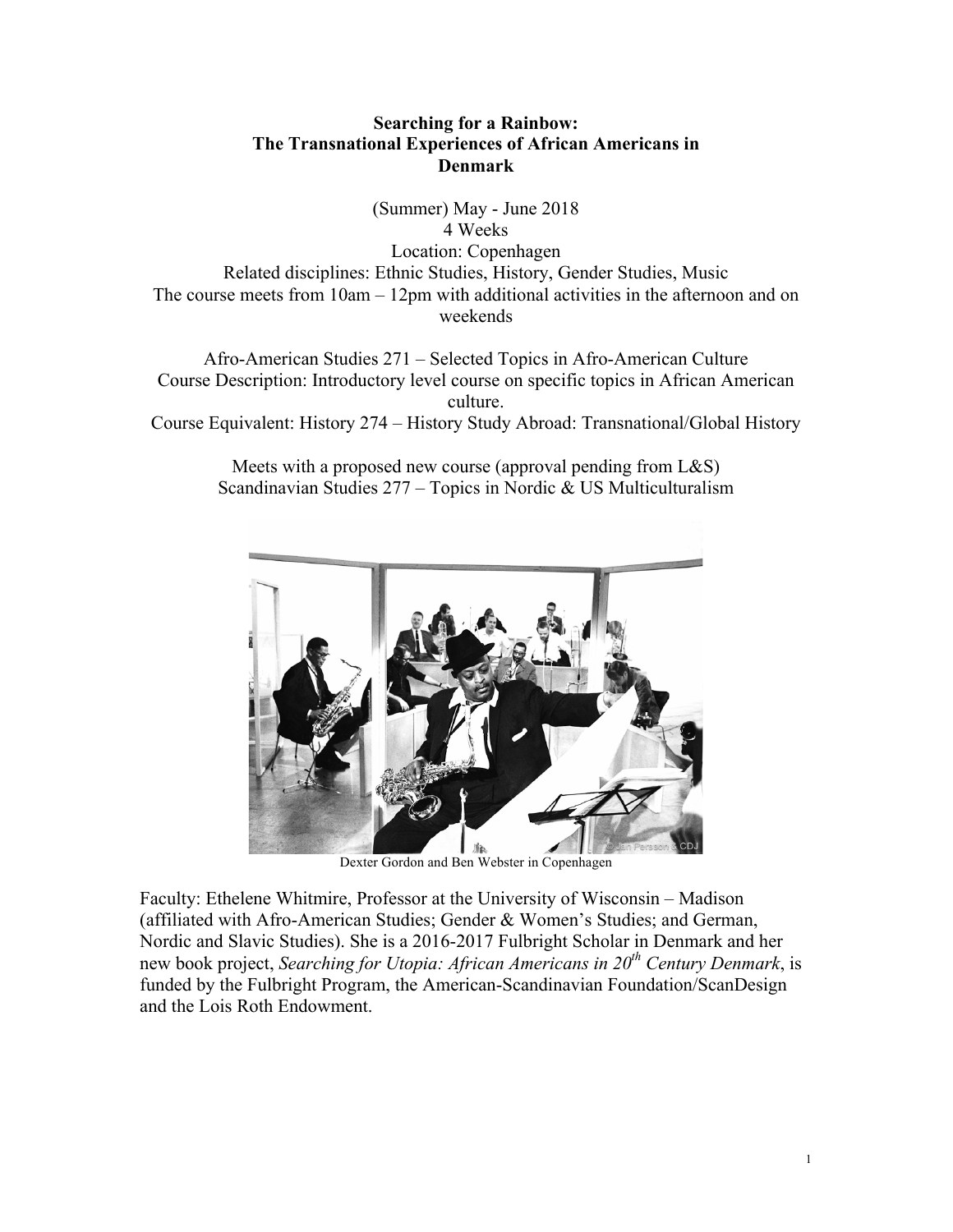Reflecting on his experiences living in Copenhagen, jazz musician Dexter Gordon said, *"Since I've been over here, I felt that I could breathe, you know, and just be more or less a human being white or black, green or yellow, whatever."1*

**Course Description:** This course examines the transnational experiences of African Americans who lived, performed, studied and visited Paris and Copenhagen during the  $20<sup>th</sup>$  century. Educators, painters, social workers, writers, singers, jazz musicians among many others were drawn to Europe. While many have written about African Americans in France, their experiences in Denmark have remained unexplored. We will compare and contrast the experiences of African Americans in these European nations and answer the questions: Why did African Americans go to Denmark? and What were their experiences while there? This course includes a walking tour of "Black" Copenhagen, documentaries and feature films, music, art, literature, personal essays written by the expatriates and scholarly literature about the transnational experiences of African Americans. To complement the lectures, there will be opportunities to be immersed in Danish culture and history through numerous excursions and trips around Copenhagen and beyond.

#### **Learning Outcomes - Ethnic Studies Learning Outcomes**

- 1. **Be Aware of History's Impact on the Present** Ethnic Studies courses highlight how certain histories have been valued and devalued, and how these differences have promulgated disparities in contemporary American society.
- 2. **Be Able to Recognize and Question Assumptions** Ethnic Studies courses promote recognition and application of critical thinking skills, specifically with respect to teaching students to harbor a healthy skepticism towards knowledge claims, whether in the form of media, political, or popular representations, primarily as these relate to race and ethnicity. As part of this process, the ESR should challenge students to question their own assumptions and preconceived notions on these topics.
- 3. **Be Conscious of "Self" and "Other"** Awareness of self is inextricably linked with awareness of and empathy towards the perspectives of others. In constructing a space for this kind of discussion in their classrooms, Ethnic Studies courses give students an opportunity to think about identity issues, including their own identity, as well as the connections they might have to people "outside" their focused social circle.
- 4. **Be Able to Participate Effectively in a Multicultural Society** Ethnic Studies courses should be relevant to students' "lives outside the classroom", and pursuing the objectives above should not only lead to student behavioral change, but to action in the real world. The ESR should ultimately engender in students the ability to participate in a multicultural society more effectively, respectfully, and meaningfully. This participation may be as mundane as simply being able to discuss issues related to race with a colleague or friend, or to recognize inequities in interpersonal, institutional, or other contexts.

l

<sup>1</sup> Lind, Jack. "Americans in Europe, A Discussion," *Down Beat* July 2, 1964, Vol. 31, No. 20, 64-73.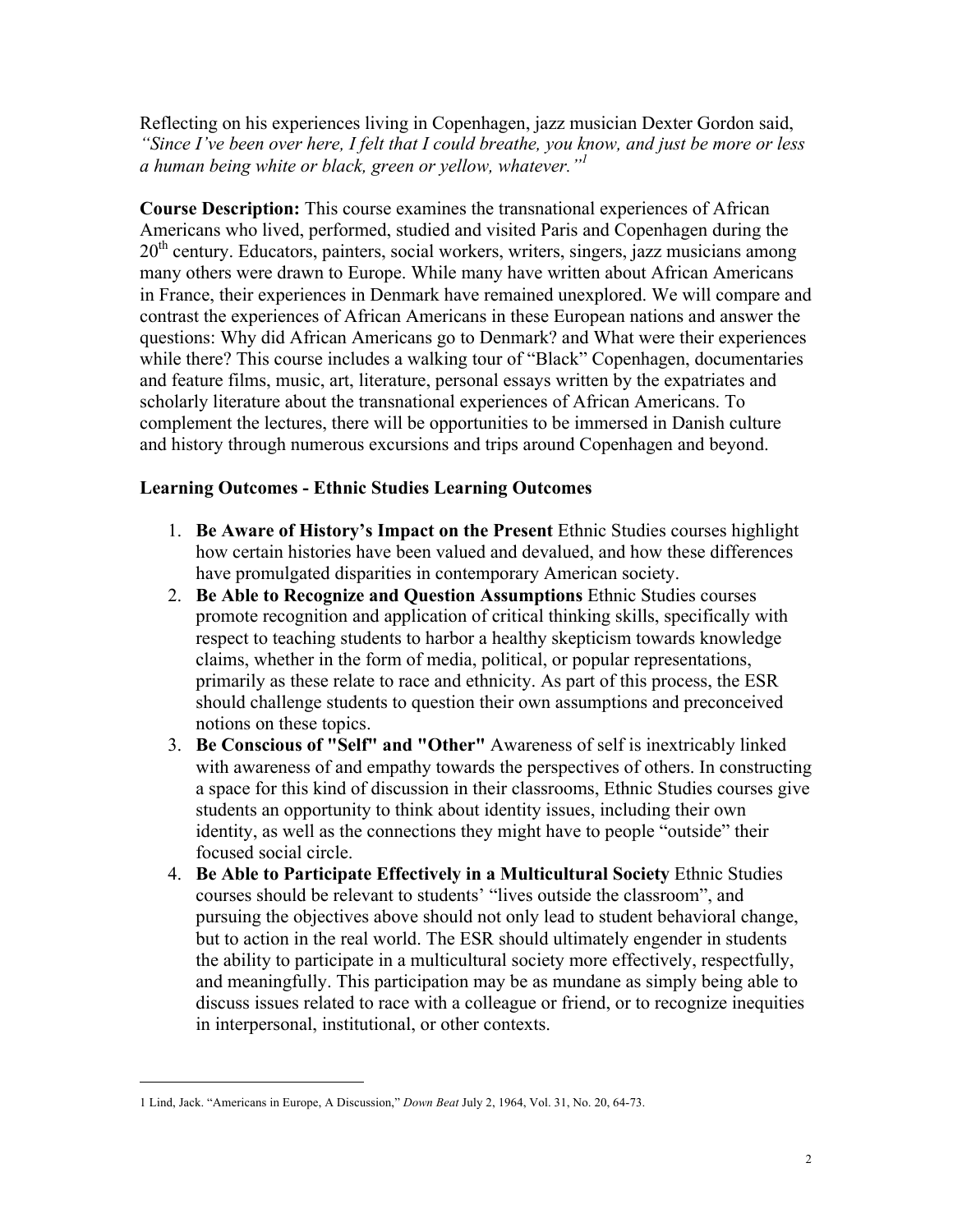#### **Additional learning objectives for students taking the course under Scandinavian Studies 277:**

In addition to the above objectives, will be expected to (a) demonstrate an understanding of Nordic culture, literature, and language, (b) conduct independent research into these topics, and (c) incorporate this knowledge into their essays, presentations, and class discussion.

### **Required Texts:**

Lidegaard, Bo. *A Short History of Denmark in the 20th Century*. Copenhagen, Denmark: Gyldendal, 2009. In order to understand why African Americans went to Denmark and their experiences while there it is important to understand Danish history and culture.

Larsen, Nella. 2002. *Quicksand*. New York: Penguin Books. The famous Harlem Renaissance novel by an African American/Danish woman. The protagonist Helga Crane, Danish and African American, spends 1/3 of the novel in Copenhagen with her relatives.

(Background reading before the trip) Wiking, Meik. *The Little Book of Hygge: Danish Secrets to Happy Living*. New York: William Morrow, 2017. In order to understand current culture in Denmark in the  $21<sup>st</sup>$  century. \*Wiking will be a possible guest speaker for the course.

### **The Academic Program and Suggested Itinerary**

#### *Week 1 – Introduction in Copenhagen*

#### **Day 1**

Introductions and introduction to the course and an overview of my research project that introduces the African Americans in  $20<sup>th</sup>$  Century Denmark—for students to select one for their paper project.

#### Discussion of *The Little Book of Hygge*

Lunch at a traditional place serving Danish smørrebrød, for example, Det Lille Apotek— Copenhagen's oldest restaurant from 1720. http://detlilleapotek.dk/uk/home/

A free city walking tour of Copenhagen or a boat/canal tour or a hop on/hop off bus tour including a stop at the Little Mermaid.

#### **Day 2**

Lidegaard, Bo. *A Short History of Denmark in the 20th Century*. Copenhagen, Denmark: Gyldendal, 2009. Prologue 1849-1901 Chapter 1. Foundation of Democracy. Chapter 2. The Great Defeat 1864 and Chapter 3. New Hope 1864-1901.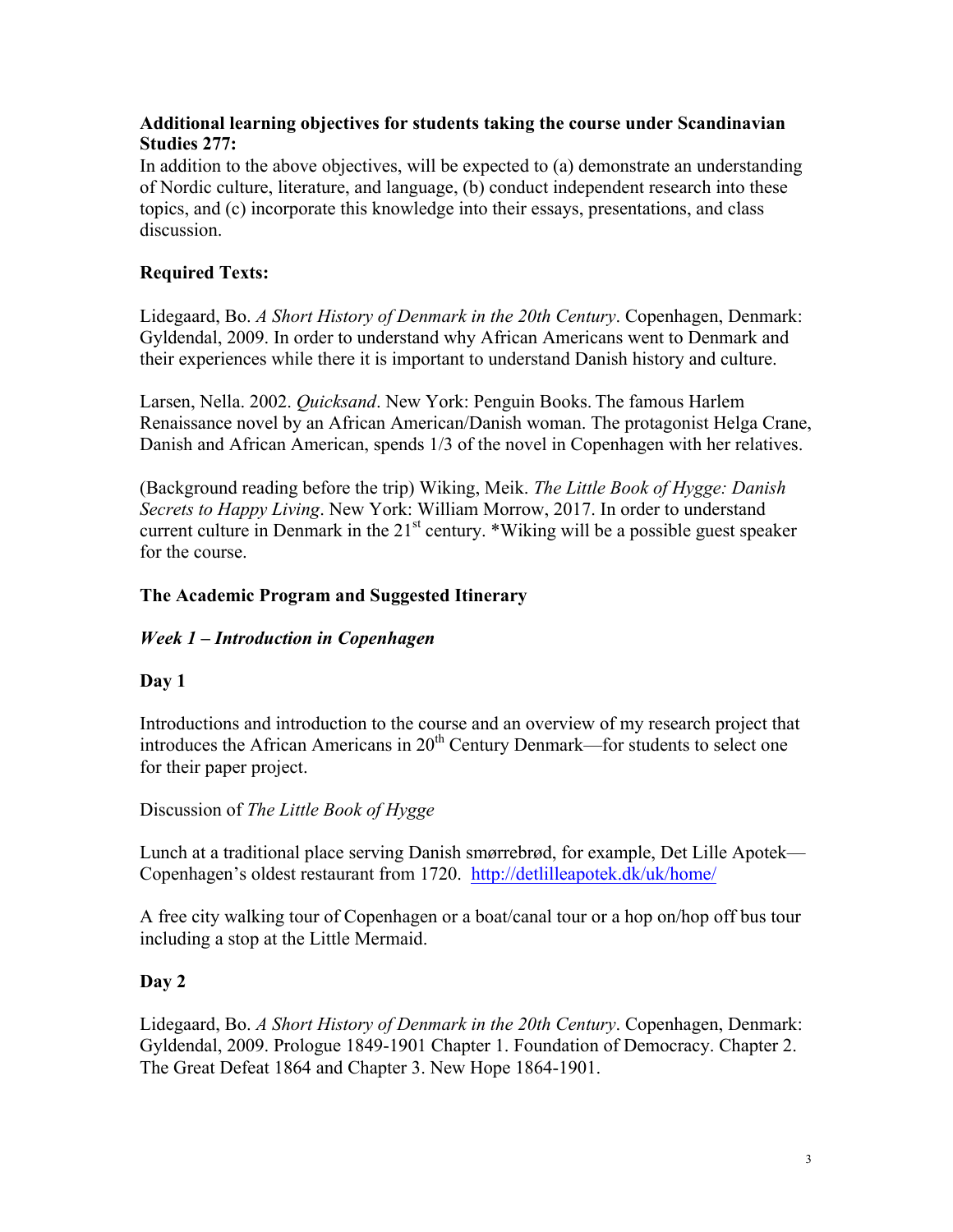Visit to the National Museum of Denmark. There is a small exhibit about the former Danish West Indies and a new larger exhibit opening in the fall 2017 http://en.natmus.dk/

### **Day 3**

Totten, Gary. *African American Travel Narratives From Abroad: Mobility and Cultural Work in the Age of Jim Crow* (University of Massachusetts Press, 2015) Chapter 2. Southernizing Travel in the Black Atlantic: Booker T. Washington's The Man Farthest Down. Including information about Washington's trip to Denmark.

A classic dinner of stegt flæsk, the unofficial Danish national dish (alternative food is available for non-pork eaters) at Christianshavns Færgecafé - https://faergecafeen.dk/en/

### **Day 4**

Larsen, Nella. 2002. *Quicksand*. New York: Penguin Books.

Hutchinson, George. *In Search of Nella Larsen: a Biography of the Color Line.* Cambridge, Mass.: Belknap Press of Harvard University Press, 2006. Chapter 5. Coming of Age in Copenhagen: 1908-1912, pp. 64-74.

Rikke Andreassen and Kathrine Vitus, editors. *Affectivity and Race: Studies from Nordic Contexts*. Farnham, Surrey, England; Burlington, VT: Ashgate, 2015. Chapter 5. Nordic Colour-Blindness and Nella Larsen by Rikke Andreassen pp. 95-109. Larsen, Nella. 2002. *Quicksand*. New York: Penguin Books. (second half of the novella)

Michael McEachrane, editor. *Afro-Nordic Landscapes: Equality and Race in Northern Europe*. New York: Routledge, 2014*.* Chapter 10. *Den Sorte* Nella Larsen and Denmark by Martyn Bone, pp. 208-263.

Possible guest speaker associate professor Martyn Bone of the University of Copenhagen's Center for Transnational American Studies in the Department of English, Germanic and Romance.

An evening in Tivoli – "Tivoli Gardens is a famous amusement park and pleasure garden in Copenhagen, Denmark. The park opened on 15 August 1843 and is the second-oldest operating amusement park in the world." http://www.tivoli.dk/

#### **Day 5**

Green, Nancy L. "Expatriation, Expatriates, and Expats: The American Transformation of a Concept." *The American Historical Review* 114, no. 2 (2009): 307-28.

Kunz, Sarah. "Privileged Mobilities: Locating the Expatriate in Migration Scholarship." *Geography Compass* 10, no. 3 (2016): 89-101.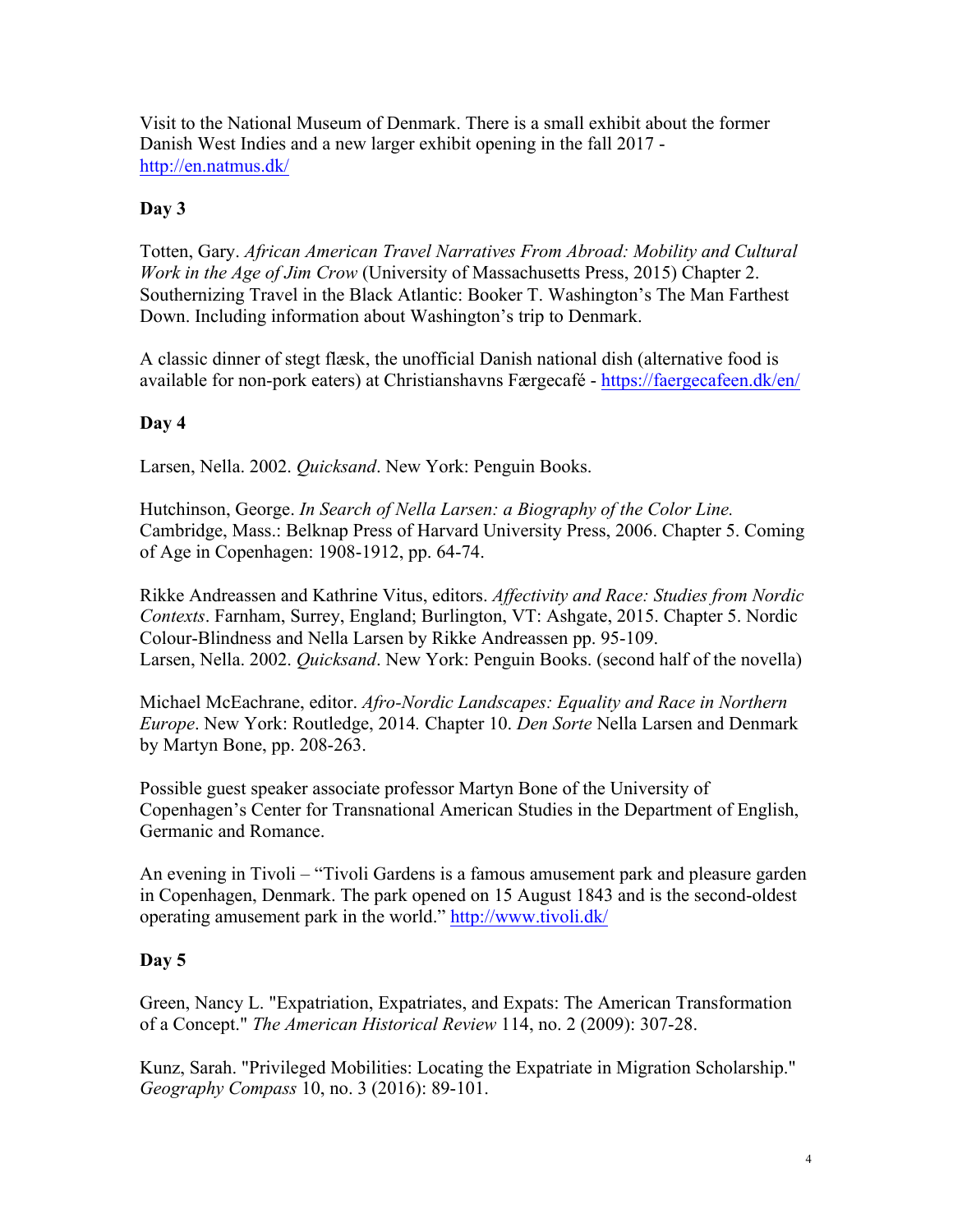Film: *Oh Happy Day* (2004) by Helle Joof, a Danish film about "A Baptist preacher from Harlem gets stranded in a provincial Danish town, after a bus accident involving his touring gospel choir. Alone amidst suspicious Danes, he teaches the local church choir to sing gospel music and touches the life of one bored housewife in particular." \*The director Helle Joof will be a possible guest speaker for the course.

Friday Evenings the Statens Museum for Kunst (National Gallery of Denmark) has Friday night music, food, drinks and special events and exhibitions and you can also view the permanent collections including Danish art. http://www.smk.dk/en/

#### **Weekend #1 - Saturday**

A trip to the Karen Blixen/Isak Dinesen home and museum and gardens in Rungsted Kyst, Denmark. African American pianist and professor Eugene Haynes befriended Blixen during the last decade of her life and frequently spent time here in a town just outside of Copenhagen: http://blixen.dk/?lang=en

The town of Klampenborg is on the same train line and we can see where African American jazz singer Ella Fitzgerald lived during the early 1960s facing the beach and visit the Deer Park/Dyrehaven (a nature reserve) and Bakken—the oldest amusement park in the world located in the park.

http://www.visitcopenhagen.dk/da/copenhagen/dyrehaven-gdk414367 https://www.bakken.dk/english/195-bakken-the-worlds-oldest-amusement-park

#### **Weekend #2 – Sunday**

A walking tour of Copenhagen called Another Copenhagen about the Danish West Indies and sites in Frederiksted and Christianshavn - http://www.anothercopenhagen.dk/

#### *Week 2* **Day 1**

Darlene Clark Hine and Jacqueline McLeod, editors. *Crossing Boundaries: Comparative History of Black People in Diaspora*. Bloomington: Indiana University Press, 1999. "Introduction" by Jacqueline McLeod, pp. xix- . And "European Dimensions of the African Diaspora: The Definition of Black Racial Identity," by Allison Blakely, pp. 87- 104.

Heike Raphael-Hernandez, editor. *Blackening Europe: The African American Presence*. New York: Routledge, 2004. "Foreword: Migrancy, Culture, and a New Map of Europe" by Paul Gilroy, pp. xi-xxii. And "Introduction: Making the African American Experience Primary" by Heike Raphael-Hernandez, pp. 1-10.

A walking tour of Black Copenhagen (a map was created by the University of Wisconsin – Madison's Cartography Lab). Includes seeing the changing of the guards at Amalienborg Palace where fictional character Helga Crane watched the ceremony, Thyra J. Edwards watched the New Year's day ceremony in 1934 and where Booker T.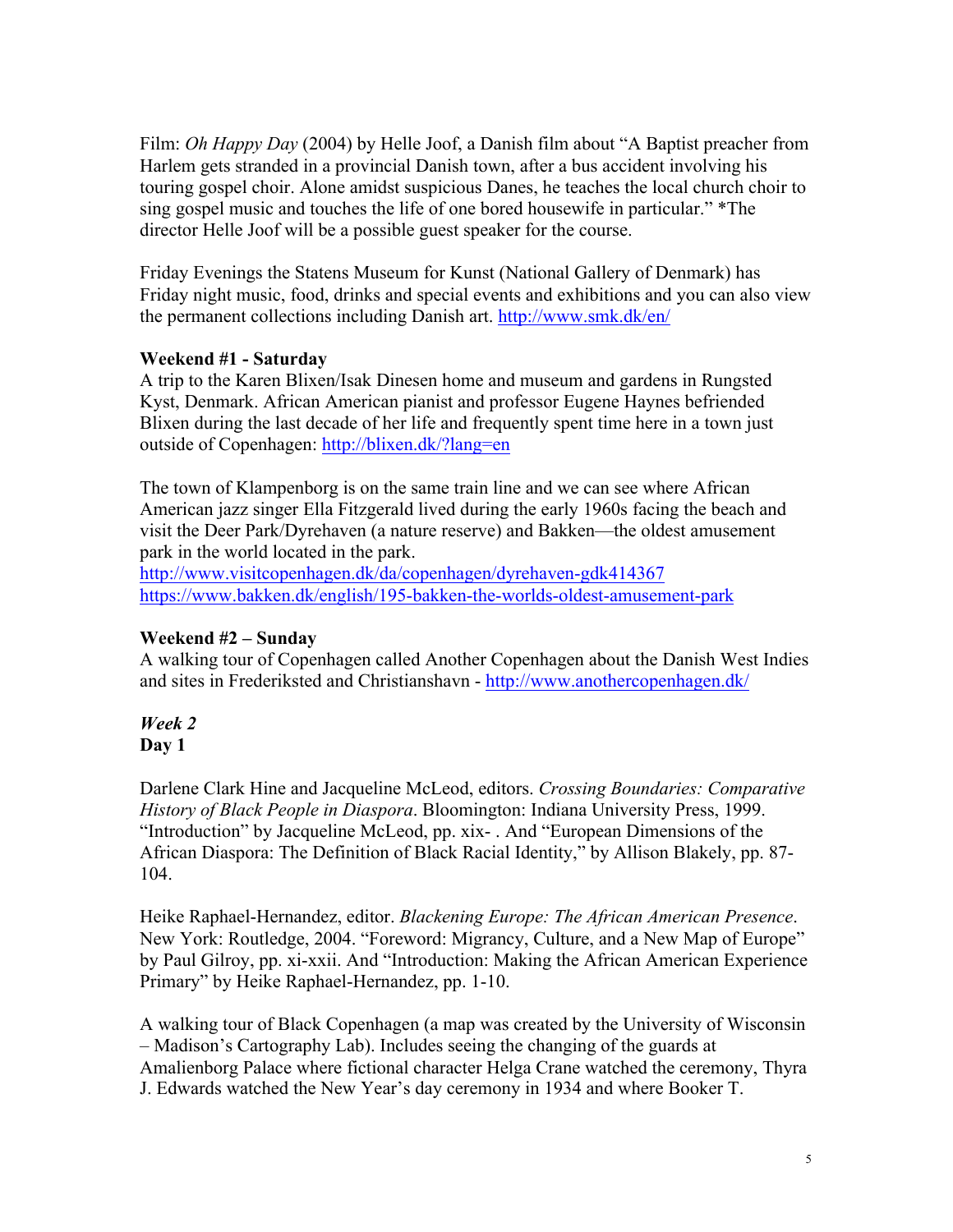Washington met with the King of Denmark. http://www.kongernessamling.dk/en/amalienborg/

# **Day 2**

Dunbar, Ernest. The Black Expatriates: A Study of American Negroes in Exile. New York: Dutton, 1968. "Introduction," pp. 11-19.

*Jazz in Exile* (1982), a documentary about the exodus of African American jazz musicians to Europe.

A visit to the City Museum of Copenhagen (scheduled to re-open in spring 2018). Purpose: "The Museum of Copenhagen wishes to kindle a desire for knowledge of the city, its past, present and future, by stimulating public curiosity and delight in discussing matters concerning the capital. The Museum aims hereby to present Copenhagen as a modern metropolis with a living, dynamic, relationship to its cultural heritage." http://cphmuseum.kk.dk/en/indhold/home

# **Day 3**

Michael McEachrane, editor. *Afro-Nordic Landscapes: Equality and Race in Northern Europe*. New York: Routledge, 2014*.* Foreward by Paul Gilroy, pp. xi-xvii.

Richard Wright's short story "Big Black Good Man" about an African American man in Copenhagen. In Wright, Richard. *Eight Men*. New York: Thunder's Mouth Press: Distributed by Persea Books Inc., 1987.

Tour of the Arbejdermuseet (Worker's Museum) – several labor union organizers went to Denmark in the 1930s to learn about Denmark's social programs. Lunch in their unique restaurant, Café & Øl-halle "1892", "T he restaurant in the Arbejdermuseet basement is Copenhagen's only protected cellar pub. The historic premises have been restored so that they stand as in 1892, and the restaurant is wearing its original name."

# **Day 4**

Farah J. Griffin and Cheryl J. Fish (eds). *A Stranger in the Village: Two Centuries of African-American Travel Writing*. Boston: Beacon Press, 1998. "Introduction" pp. xiiixvii.

Coverly, Roy D. "Race Question Not in Existence in Denmark." *The Chicago Defender* (National edition) (1921-1967): 4. Dec 21 1935. An expatriate wrote about his experiences in Denmark in the 1930s.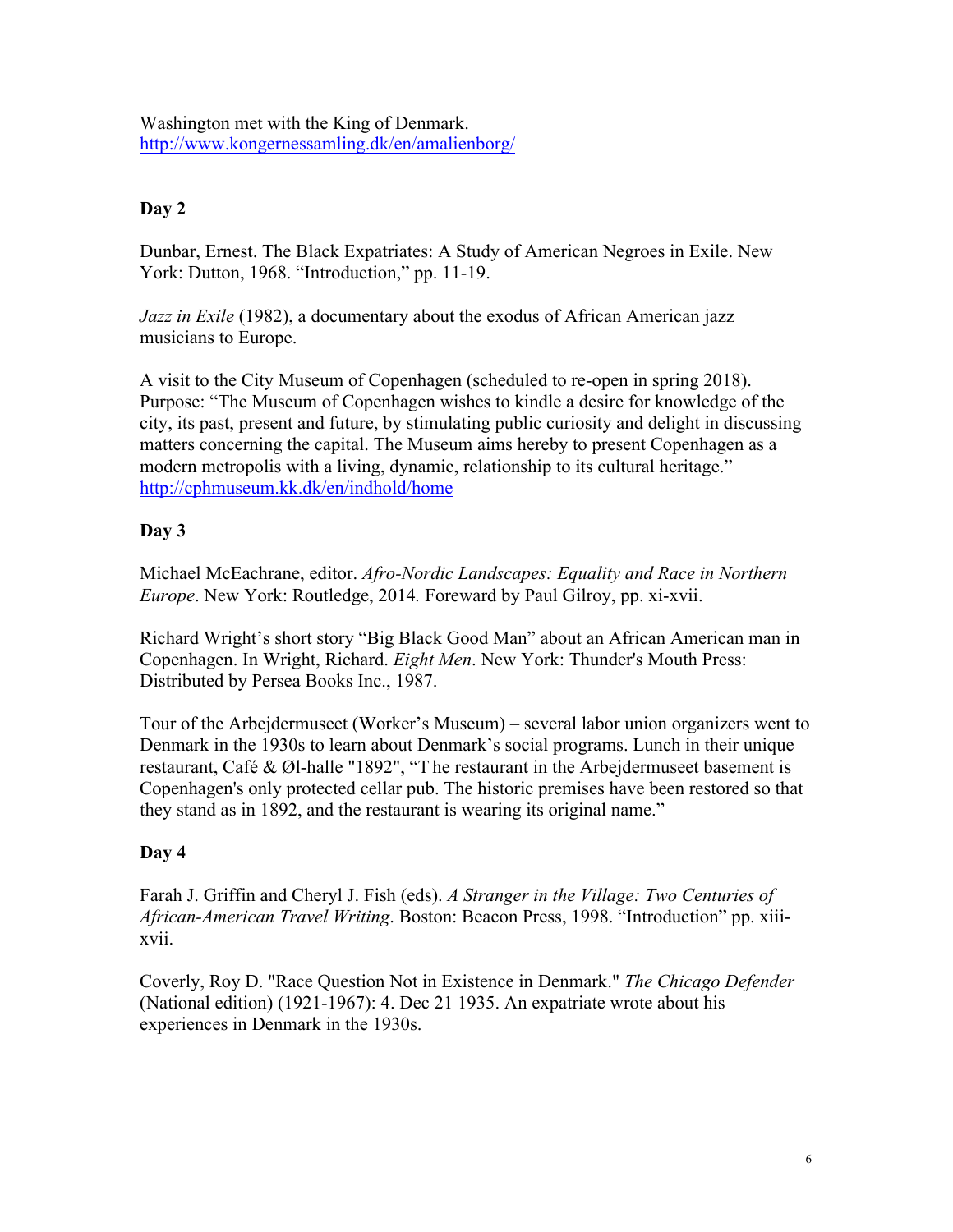Roy DeCoverly, "Beauty, Beer and Beechwoods" *Challenge*, Volume 1, Issue 3, pp. 38- 43, May 1935. A travel article in a Harlem Renaissance journal about an African American man's experiences in Copenhagen.

A fieldtrip to the quaint seaside village of Dragør, Denmark where African American concert pianist spent several summers. A short bus or bike ride from Copenhagen. http://www.visitdenmark.com/denmark/day-trip-dragor-gdk917384

# **Day 5**

Lidegaard, Bo. *A Short History of Denmark in the 20th Century*. Copenhagen, Denmark: Gyldendal, 2009. "Section II. Defending Democracy 1929-1945."

An evening the Royal Danish Theater, the Royal Ballet or the Royal Opera. https://kglteater.dk/en/

# **Weekend #2 - Saturday**

Fieldtrip to Helsingnør/Elsinore, Denmark (about a 40-minute train ride from Copenhagen) and the International People's College attended by African Americans in the 1930s to study the Danish folke school and cooperative movements. http://www.ipc.dk/

Tour of Kronborg Castle in Helsingnør—the setting of Shakespeare's *Hamlet*- http://kongeligeslotte.dk/da/slotte-og-haver/kronborg-slot.html

There is also a popular 20-minute ferry ride to Helsingborg, Sweden for shopping and dining from Helsingør, Denmark:

http://www.visitcopenhagen.com/copenhagen/scandlines-helsingor-helsingborggdk435748

# **Weekend #2 – Sunday**

Dinner in the homes of Danish people through https://www.meetthedanes.com/

# *Week 3*

# **Day 1**

Darlene Clark Hine and Jacqueline McLeod, editors. *Crossing Boundaries: Comparative History of Black People in Diaspora*. Bloomington: Indiana University Press, 1999. "Jazz and the Cold War: Black Culture as an Instrument of American Foreign Policy," by Lisa E. Davenport, pp. 282-318.

Lidegaard, Bo. *A Short History of Denmark in the 20th Century*. Copenhagen, Denmark: Gyldendal, 2009. "III. Denmark and the Cold War 1945-1989," sections 1, 2, and 3.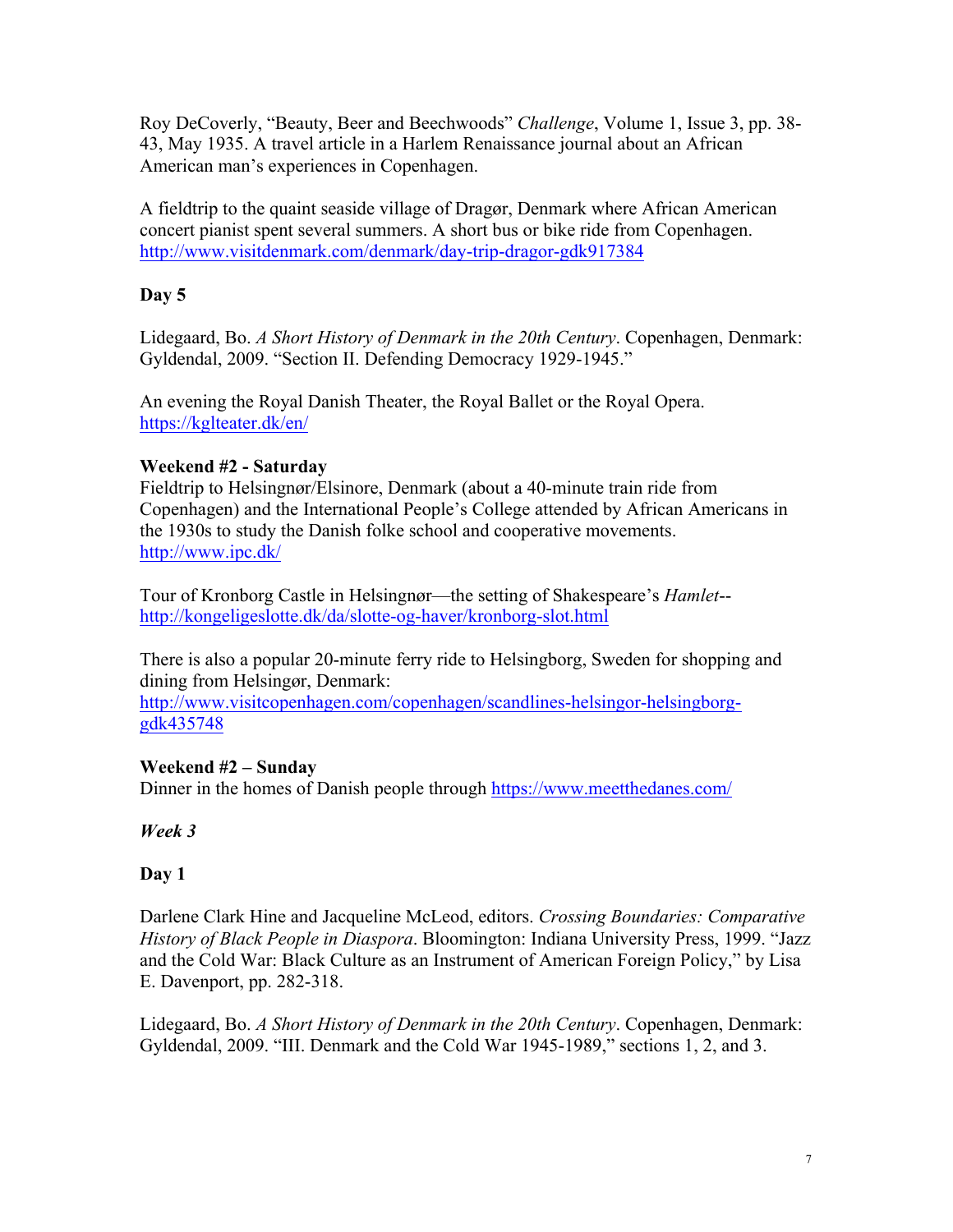Evening - Attend a performance at the Jazzhaus Montmartre where the African American expatriate jazz musicians regularly performed in the 1960s and 1970s. http://www.jazzhusmontmartre.dk/

# **Day 2**

Malone, Leonard W. "The Negro in Europe. Part 1." Pittsburgh Courier (1955-1966), City Edition ed.: 2. Feb 10 1962. ProQuest. Web. 25 Mar. 2015. An article by an expatriate journalist in Denmark.

Malone, Leonard W. "The Negro in Europe. Part 2" Pittsburgh Courier (1955-1966), City Edition ed.: 1. Feb 17 1962. ProQuest. Web. 25 Mar. 2015. An article by an expatriate journalist in Denmark.

Malone, Leonard W. "The Negro Reports from Denmark." The Crisis August-September 1961, 451-454.

A tour of Rosenborg Castle - http://www.kongernessamling.dk/en/rosenborg/ and the Natural History Museum across the street from the castle: "The Botanical Garden, the Botanical Museum & Library, the Geological Museum and the Zoological Museum have merged to become the Natural History Museum of Denmark. This museum is now the national museum for natural history in Denmark." http://snm.ku.dk/english/

Lunch at the local food market Torvehallerne - https://torvehallernekbh.dk/

# **Day 3**

Weisbord, Robert G. "Scandinavia: A Racial Utopia?" Journal of Black Studies Vol. 2, No. 4 (Jun., 1972), pp. 471-488.

"The impossible dream: A cat's view of 'Cope'" by Akbar DePriest and Arlynn Nellhaus, *New York Times* November 9, 1975. A jazz musician described the lives of the jazz musicians living in Copenhagen in the early 1970s.

A tour of the Ny Carlsberg Glyptoket - http://www.glyptoteket.com/ "The Ny Carlsberg Glyptotek is an art museum in Copenhagen, Denmark. The collection is built around the personal collection of Carl Jacobsen, the son of the founder of the Carlsberg Breweries."

# **Day 4**

Film: *Cool Cats* (2015) a Danish documentary about jazz musicians Ben Webster and Dexter Gordon's lives in Copenhagen in the 1960s. \*Possible guest speaker—director Janus Køster-Rasmussen.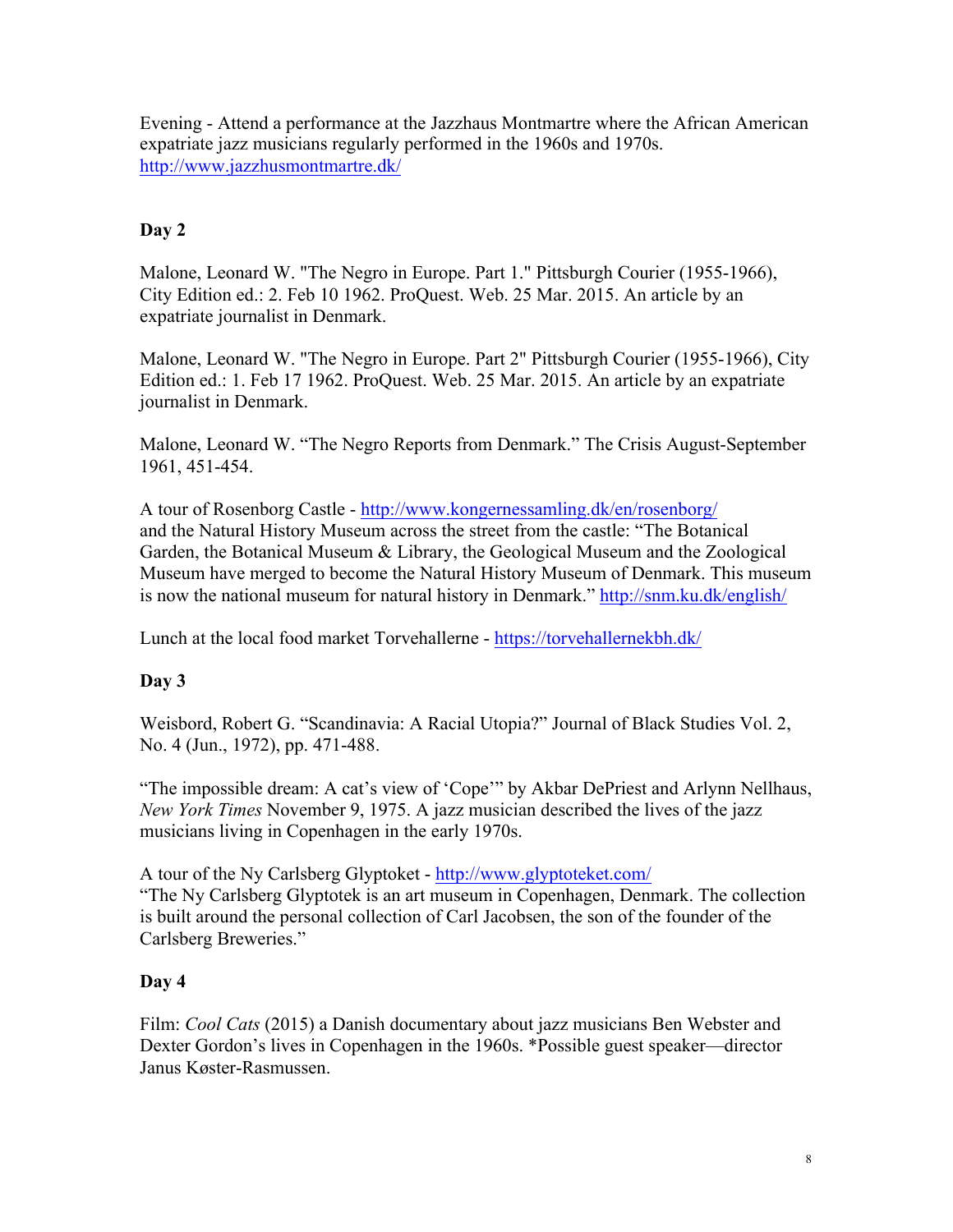or *Dexter Gordon: More Than You Know* (1996) a documentary about Dexter Gordon written by African American expatriate Leonard Malone.

Tour of Christiania - http://www.visitcopenhagen.com/copenhagen/culture/alternativechristiania One of Copenhagen's most popular and notorious tourist attraction "Christiania, also known as Freetown Christiania, is a self-proclaimed autonomous neighborhood of about 850 residents, covering 34 hectares in the borough of Christianshavn in the Danish capital Copenhagen."

**Day 5 -** The last class will include presentations about selected person and a reflection on students' experiences in Denmark.

Celebration lunch

| A           | $93 - 100\%$ |
|-------------|--------------|
| AB          | 86-92%       |
| B           | 80-85%       |
| BC          | 75-79%       |
| $\mathbf C$ | 68-74%       |
| D           | $60 - 67\%$  |
| F           | Below 60%    |

#### **Grading Scale:**

#### **Assignments:**

40% Final essay 10-15 pages about an African American in Denmark answering specific questions about their history, why they went to Denmark and their experiences in Denmark **or**

Students taking the course under Scandinavian Studies 277 will be required to complete a final essay of 10-15 pages, which demonstrated a understanding of Nordic culture, literature, and language. They will be expected to conduct independent research into these subjects and incorporate them into other class assignments. In particular, these students presentations should reflect a depths of knowledge that will aid other students understanding of Denmark and Nordic regions. They will, finally, be expected to meet outside of class with the instructor to discuss their independent research.

- 10% A short presentation about the selected person
- 25% A short, 3-4 page reflection essay about living in Copenhagen and traveling in Denmark. Students will reflect on their observations informed by their identity described by Beverly Tatum as the Complexity of Identity—race, class, gender, age, sexual orientation, socioeconomic status, religion, and ability (mental and physical).